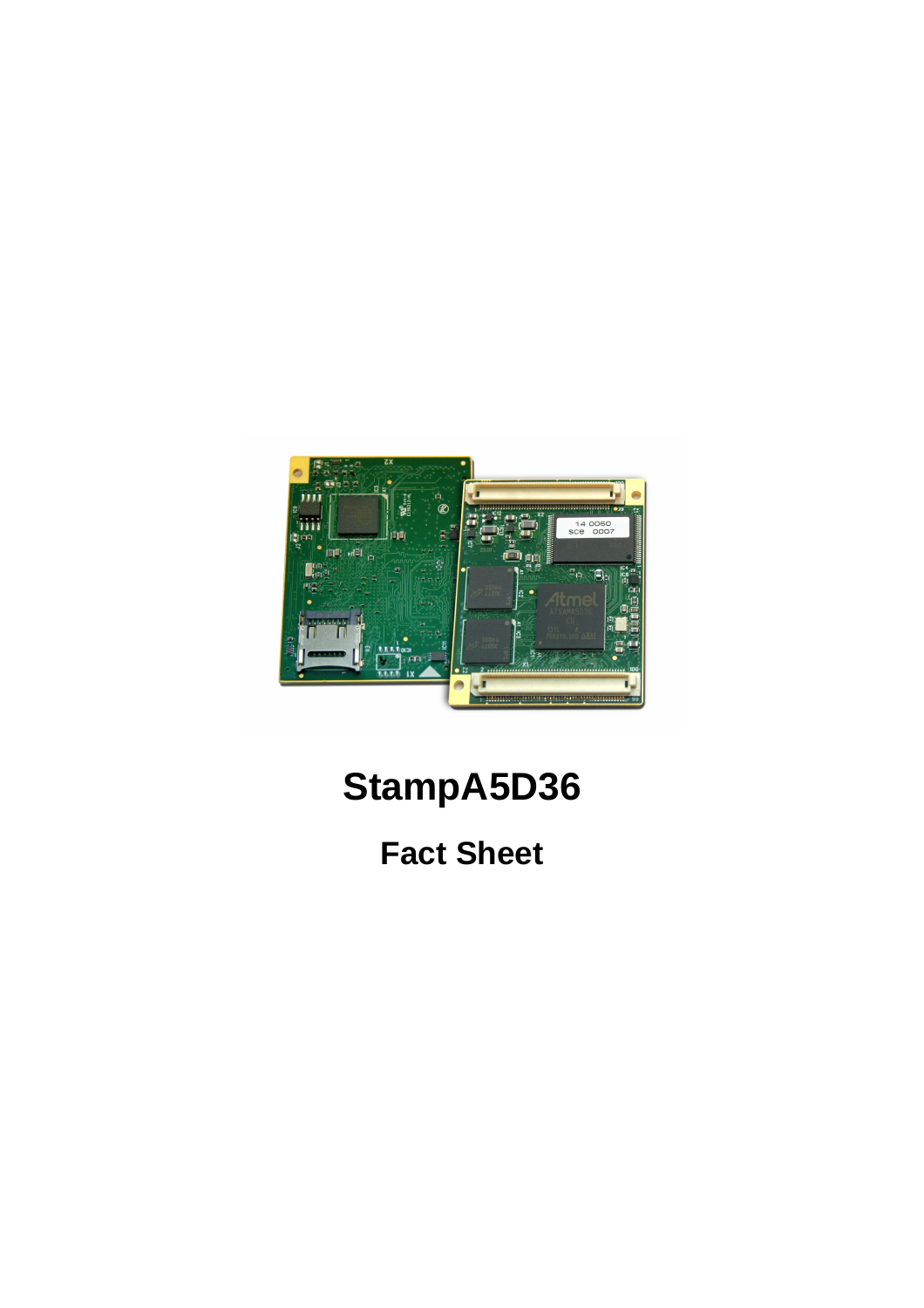

# **1. StampA5D36 Technical Charateristics**

### **1.1. CPU**

Atmel AT91SAMA5D3x Embedded Processor featuring an Cortex-A5™ ARM® core with ARM v7-A Thumb2® instruction set.

- CPU Frequency 528 MHz
- 32KB Instruction Cache
- 32KB Data Cache
- Memory Management Unit (MMU)
- Floating Point Unit (VFPv4)
- 3.3V Supply Voltage, 1.8V Memory Bus Voltage, 1.25V Core Voltage

#### **1.2. Memory**

- 256 MB NAND Flash Memory (optional up to 1GB)
- 256 MB Low Power Mobile DDRRAM (optional up to 512 MB)
- 64 MB NOR Flash Memory (optional)
- 1 MB Serial Dataflash
- 128 KB SRAM
- Onboard Micro-SD Card Slot

#### **1.3. Interfaces and external signals**

- 2x 100-pin Fine-pitch Low-profile Connectors (Hirose FX8)
- Ethernet 10/100 Mbit MAC
- Ethernet 10/100/1000 GMAC (RGMII)
- 3x USB 2.0 High Speed Host
- USB 2.0 High Speed Device
- 4x USART
- 2x UART
- 2x Synchronous Serial Controller (SSC,  $I^2S$ )
- 2x Serial Peripheral Interface (SPI)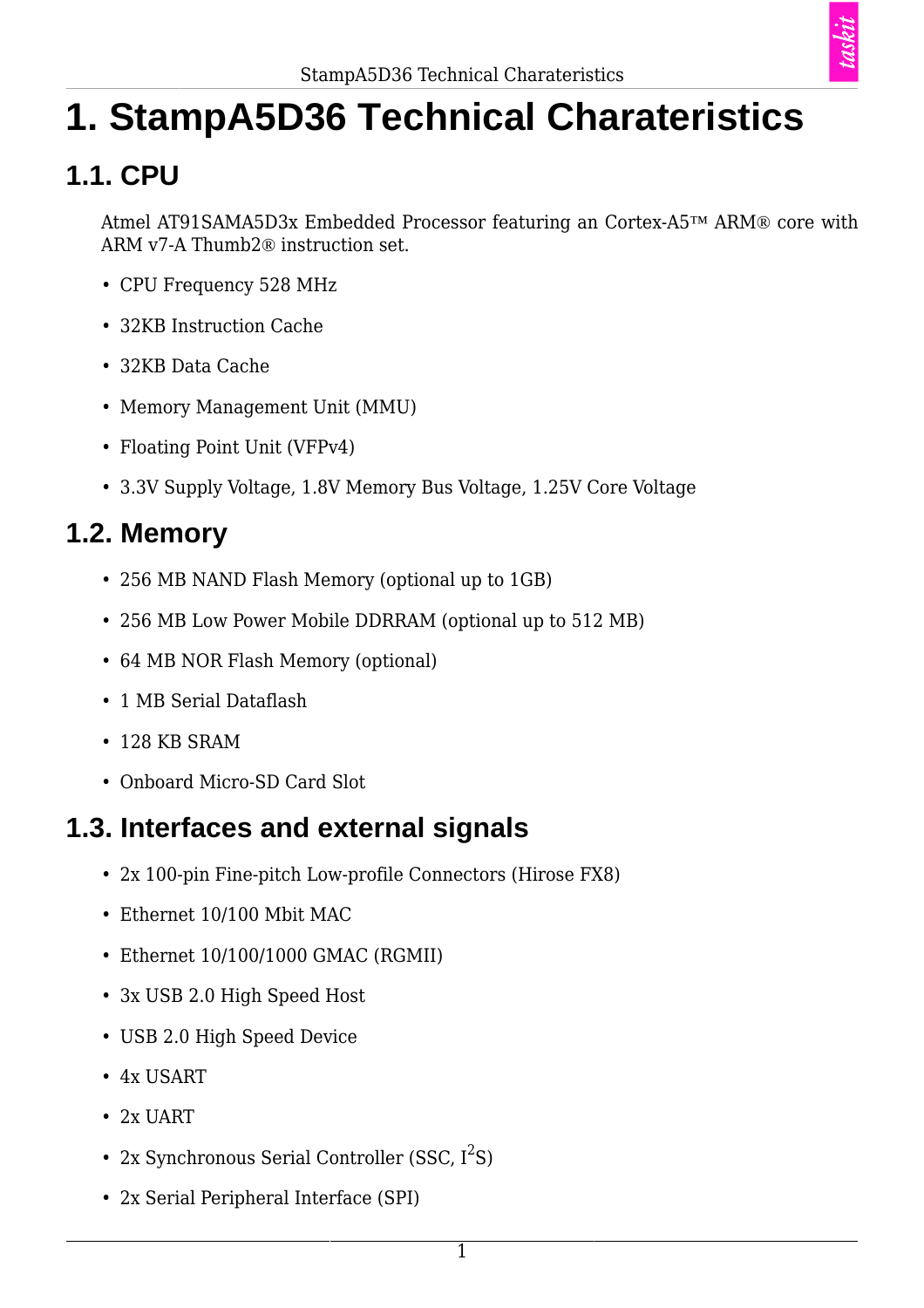- 3x Two Wire Interface (TWI,  $I^2C$ )
- High Speed MultiMedia Card Interface
- 2x CAN Controller
- Soft Modem
- 4x PWM
- Touch Screen Analog-to-Digital Converter ADC
- LCD/TFT Controller (2048 x 2048 pixels)
- JTAG Debug Port
- Digital Ports up to 150 available
- Control Signals: IRQs, BMS, SHDN, WKUP
- 3x Programmable Clocks
- Image Sensor Interface

Some of the various functions are realized by multiplexing connector pins; therefore not all functions may be used at the same time

#### **1.4. Security**

- taskit Vaultsec Unreadable Key Storage
- ECC Public/Private and SHA-256 Encryption Chip
- Atmel Secure Boot Solution
- AES, TDES Encryption Engine
- True Random Number Generator
- Unique Hardware Serial Number

#### **1.5. Energy Efficiency**

- Shut Down Controller
- Battery Backed Registers
- Programmable Clocks
- Power Management Controller
- Very Slow Clock Operating Mode
- Low Power DDRAM